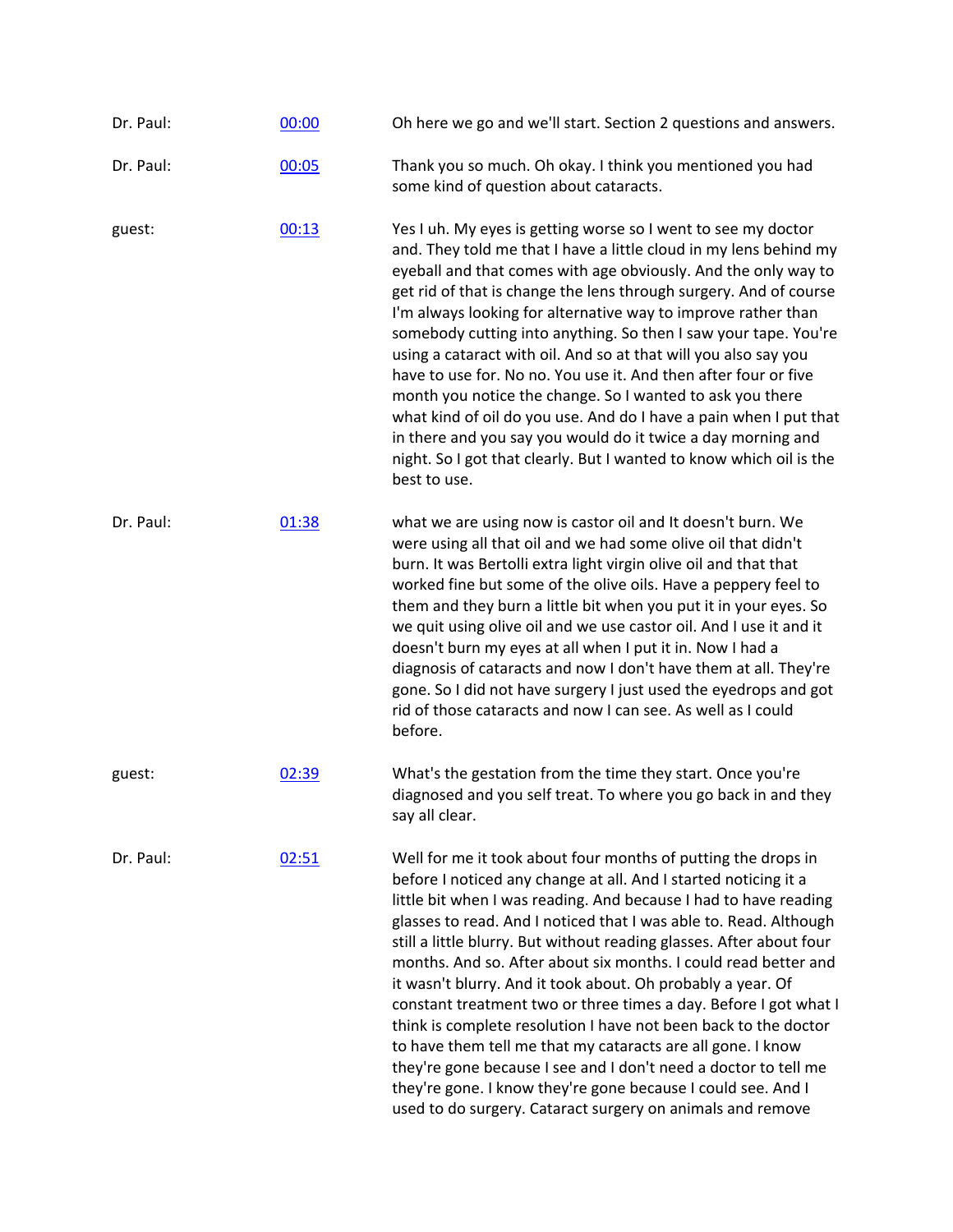|           |       | those lenses. Just like you were talking about. I know when I<br>have cataracts or when I don't have cataracts.                                                                                                                                                                                                                                                                                                                                                                                                                                                                                                                                                                                                                                                                                                                                                  |
|-----------|-------|------------------------------------------------------------------------------------------------------------------------------------------------------------------------------------------------------------------------------------------------------------------------------------------------------------------------------------------------------------------------------------------------------------------------------------------------------------------------------------------------------------------------------------------------------------------------------------------------------------------------------------------------------------------------------------------------------------------------------------------------------------------------------------------------------------------------------------------------------------------|
| guest:    | 04:31 | So what I'm looking forward to because even though I have my<br>prescription glasses and reading glasses it's just getting worse<br>and worse. It's like I have to clean my lens all the time. And I<br>think this My eyes are changing. So. I wanted to really try that<br>and I will get back with you within six months.                                                                                                                                                                                                                                                                                                                                                                                                                                                                                                                                      |
| guest:    | 04:55 | Good. That way we could continue results. I also because.                                                                                                                                                                                                                                                                                                                                                                                                                                                                                                                                                                                                                                                                                                                                                                                                        |
| guest:    | 05:02 | It's got to improve. She said Oh again strange guys thinking it's<br>me.                                                                                                                                                                                                                                                                                                                                                                                                                                                                                                                                                                                                                                                                                                                                                                                         |
| Lynn:     | 05:05 | No. Well you know our son has dry eye. And they have some<br>pretty expensive drops that give relief for that. But when he<br>started using these drops he's going this is the best I've ever<br>found. And. I have. Also had two floaters. I had bigger floaters<br>that had. Fins and tails as they swam across. And my my vision<br>and now I have an occasional. Dark spot but it's it's so. Changed<br>that I barely notice it if I stop and think about it. Oh yeah. There<br>was a little bit of a dark spot there but it isn't that defined. It's<br>more like just a gray and it's gone. And. So that's that's been a<br>good good thing in. My world. So. I do get questions from<br>people why can't I just use the water. Instead of doing that. I<br>am. I think you you really address that. Well. The last time I was<br>answering that question. |
| Lynn:     | 06:18 | Why do we use the oil instead of just water.                                                                                                                                                                                                                                                                                                                                                                                                                                                                                                                                                                                                                                                                                                                                                                                                                     |
| Dr. Paul: | 06:21 | Well the oil. Sits on the eye much longer than just the water. If<br>you if you just used the water your tears will automatically wash<br>the eye and wash just the water out right away. I mean it won't<br>be in there 10 minutes maybe. But with the oil it stays in much<br>longer and it pulls up down in. Your lower eyelids and each time<br>you blink you get a little oil that comes back up over the eye and<br>so your time under the influence of the plasmatic field that's in<br>the oil is much longer than it is if you just used the plain water.<br>That makes sense.                                                                                                                                                                                                                                                                          |
| Dr. Paul: | 07:18 | I'm interested too because. I have some. On my left eye which is<br>the naked eye the other eye looking through night vision.<br>Infrared. Aiming devices at night many times in the water on the<br>leaves and trees and it will go right straight back and I have a<br>couple little foggy places here. In my left eye. So I'm interested<br>to see what it's going to do. From those weapons laser<br>refractions.                                                                                                                                                                                                                                                                                                                                                                                                                                            |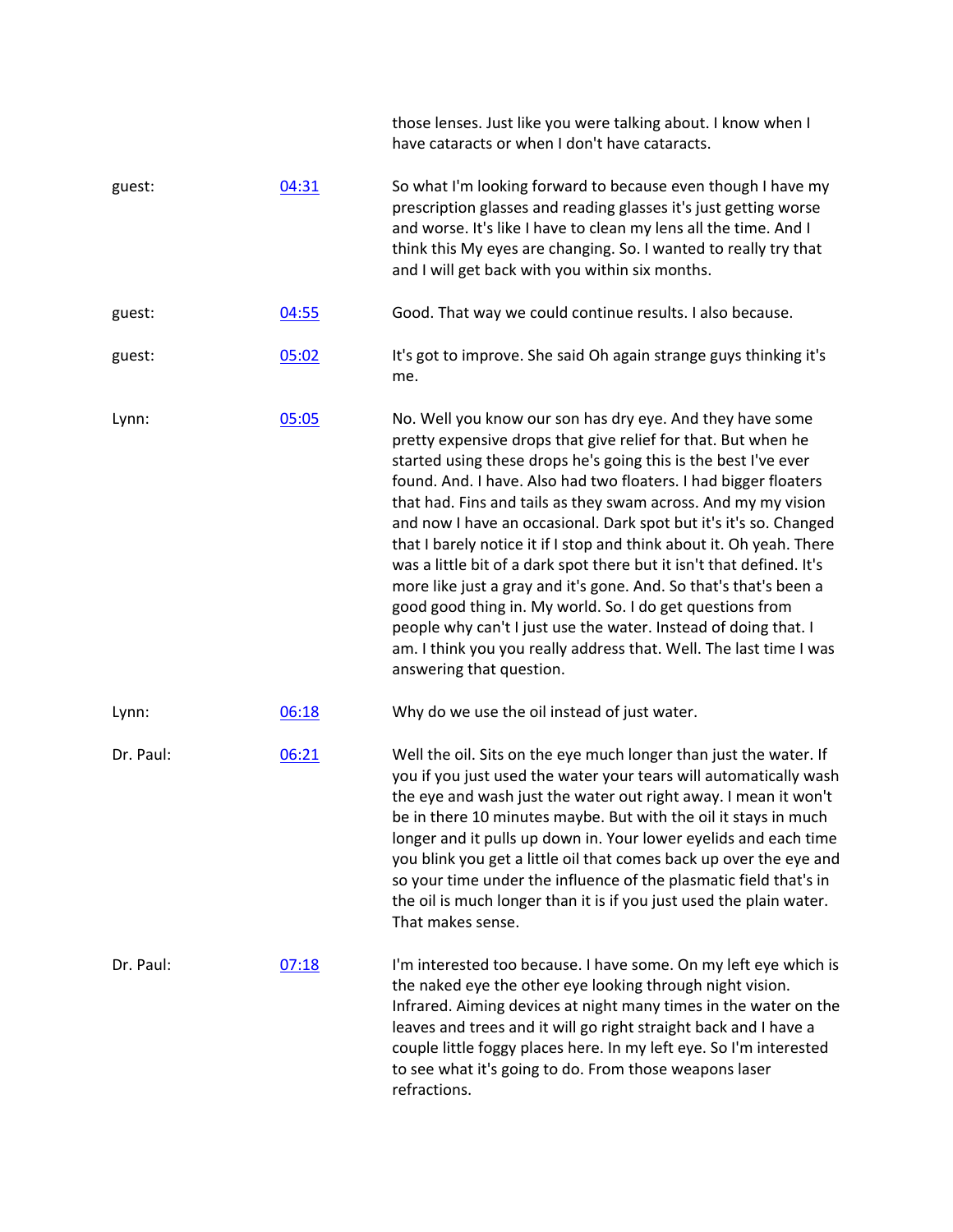| guest:    | 07:59 | And you can clear those. So Paul I noticed that you have a<br>pyramid behind you and you have gans water sitting there. So<br>are you energizing and more. What are you doing it.                                                                                                                                                                                                                                                                                                                                                                                                                                                                                                                                                                                                                                                                                                                                                                                                                                                                                                                                                                               |
|-----------|-------|-----------------------------------------------------------------------------------------------------------------------------------------------------------------------------------------------------------------------------------------------------------------------------------------------------------------------------------------------------------------------------------------------------------------------------------------------------------------------------------------------------------------------------------------------------------------------------------------------------------------------------------------------------------------------------------------------------------------------------------------------------------------------------------------------------------------------------------------------------------------------------------------------------------------------------------------------------------------------------------------------------------------------------------------------------------------------------------------------------------------------------------------------------------------|
| Dr. Paul: | 08:17 | Those are waters that I drink and I just leave them set there and<br>when I walk by I'd take one and take a swig and just set it back<br>there so it sits right there in the torsion field. I see you're.                                                                                                                                                                                                                                                                                                                                                                                                                                                                                                                                                                                                                                                                                                                                                                                                                                                                                                                                                       |
| Lynn:     | 08:33 | OK. You also put everything that you're making now it will sit in<br>here overnight                                                                                                                                                                                                                                                                                                                                                                                                                                                                                                                                                                                                                                                                                                                                                                                                                                                                                                                                                                                                                                                                             |
| Dr. Paul: | 08:42 | All the vials that we make we set them in there overnight and it<br>implants the proper torsion field within them and so. We use it<br>to strengthen and reinforce the. Torsion Fields of all of this. The<br>things that we make and send out to people.                                                                                                                                                                                                                                                                                                                                                                                                                                                                                                                                                                                                                                                                                                                                                                                                                                                                                                       |
| guest:    | 09:12 | And also you're a master of water. You know the my plasma<br>energy is the main one. So I have the kit and I've been adding<br>water like I've seen in the video. And so I have water and I have<br>shared that but I'm also interested in purchasing some other<br>stuff that you have. Come up with. So when I buy that do I keep<br>on adding them little vial to my master.                                                                                                                                                                                                                                                                                                                                                                                                                                                                                                                                                                                                                                                                                                                                                                                 |
| Dr. Paul: | 09:44 | You can. You can do that. Yes. Or you could. Just take them and<br>say this is a mason jar full of water you can just drop the vial in<br>there and drink the water. And when it gets down fill it back up<br>again and just continue to drink it you can do it either way.                                                                                                                                                                                                                                                                                                                                                                                                                                                                                                                                                                                                                                                                                                                                                                                                                                                                                     |
| guest:    | 10:07 | Oh so I did that with my pain reliever OK separate jar because I<br>work out in like my muscle aches and all that stuff so I'm making<br>a lot of water so other day last week all of sudden when I woke<br>up my back was so compressed inflamed I have no idea what<br>caused it. It just happened. And I was walking bent and he was<br>worried how I was going to do next day and then I remember oh<br>my plasma patch. So I had it made after I saw how limited it is.<br>So I got that I slept on it. I put one on my back one on my<br>tummy and slept. And when I woke up I for got about it other<br>than when I turned I felt just a little hint of Oh I did have a back<br>ache. So I knew that worked so well and I was so pleased I made<br>a whole bunch of them for my friends my old friends that they<br>have a hard time moving and so I wanted to thank you for that<br>that I put it in a separate container and I went out as I<br>witnessed that she wa bent walking. It was that bad. Very bad.<br>She was in a really bad pain. And the next morning she was in<br>the mountains at 5am working out. So. I was quite amazed<br>myself. |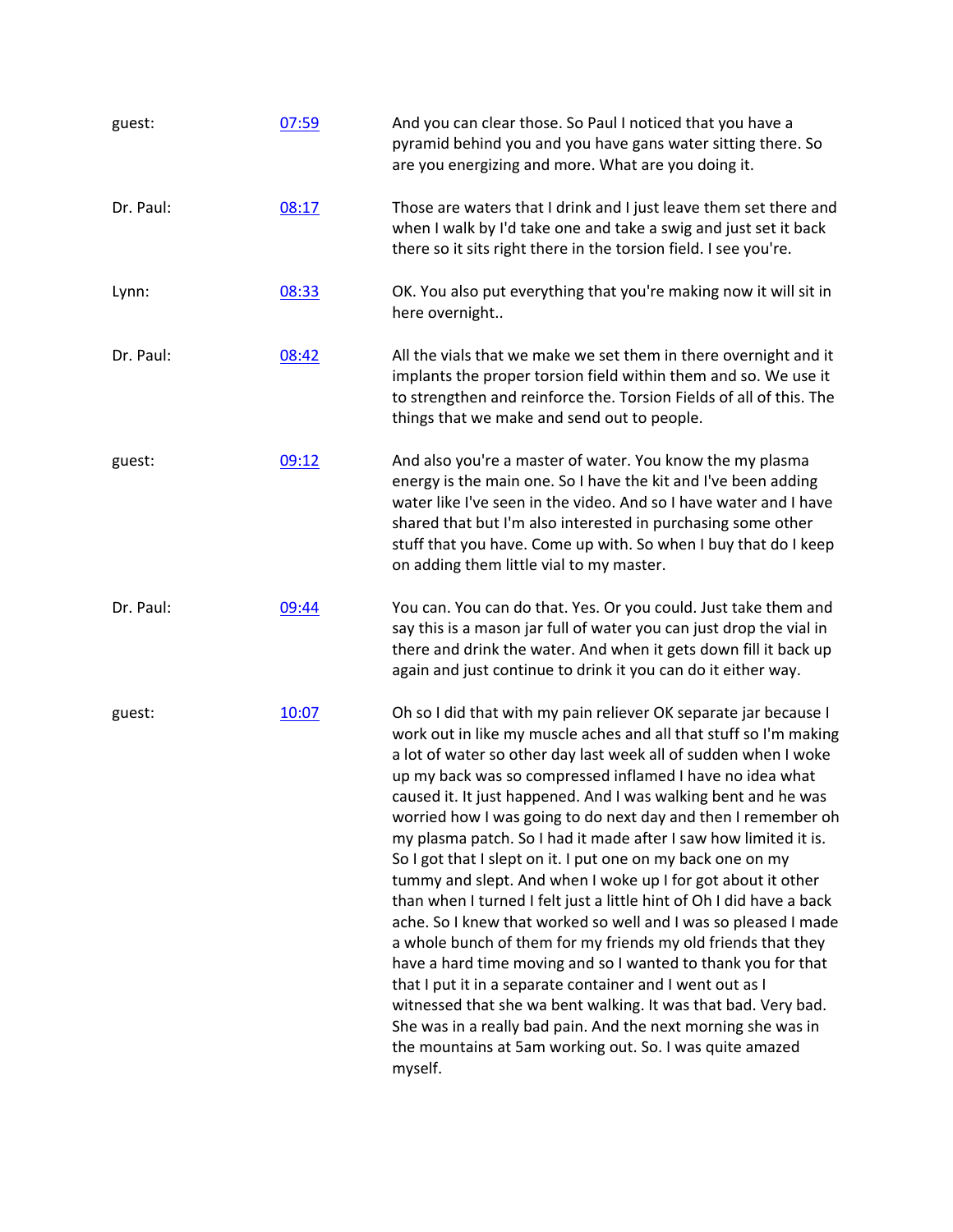| Lynn:  | 11:43 | And the reason I tell people to put it in a separate jar is exactly<br>what you said. Because you have what I would call that mother<br>sourcee. And so with that you're able to make the patches and<br>everything else. But if you want to add it to your station just get<br>another vial or take a patch and put it on station and you can<br>have it both ways. You can have your cake and eat it too.                                                                                                                                                      |
|--------|-------|------------------------------------------------------------------------------------------------------------------------------------------------------------------------------------------------------------------------------------------------------------------------------------------------------------------------------------------------------------------------------------------------------------------------------------------------------------------------------------------------------------------------------------------------------------------|
| guest: | 12:09 | But how long when you drop it in the mason jar How long does<br>it take to charge that jar? Overnight.                                                                                                                                                                                                                                                                                                                                                                                                                                                           |
| guest: | 12:16 | That's OK.                                                                                                                                                                                                                                                                                                                                                                                                                                                                                                                                                       |
| Lynn:  | 12:17 | And you're doing it right there overnight the first time and then<br>you know if you're just adding water to it. Like. I don't know<br>what all you have in here but there's three of them in here so<br>you know this has got to be some super duper thing. But now<br>the water is right to here. So if it gets right say about halfway<br>and you add water to it. How long does it take to change the<br>water that you can go ahead and use it but two hours. OK.                                                                                           |
| guest: | 12:45 | Because I usually leave it overnight right before I go to bed. I<br>start filling my water jars right. In the morning I just get ordered<br>to fill. Yes well and that's what I do is I just refill things at night<br>and I'm not guessing as it into hours or whatever. Yeah. So yes I<br>would. So I'm really excited. I'm glad I get to speak with you and<br>I'm excited to share some with friends and families and and let<br>them see you get better.                                                                                                    |
| Lynn:  | 13:21 | You know you you know take your pain also and put it in a spray<br>bottle. Yes. Because. In in the instance where you're looking for<br>something that's going to help right away you can just spray it<br>right on there and then still use the patch. We were at the ice<br>cream shop the other night night I was talking to the owner and<br>said well how are you doing with your summer staff and she<br>said well. I have a really good staff but I can't work them that<br>long because their arms get sore.                                             |
| Lynn:  | 13:55 | From Scoop on their ice cream ice cream. And she said you<br>know when I tried to scoop with the other hand it does not<br>work. I'm chasing her. And so I took her some of the pain a pain<br>bile in a spray bottle and I said look you spray this on your arm.<br>And I saw her a couple days later and said well so how did it<br>work. She said you know actually I did that the other night<br>sprayed it. And what happens is the pain quits and you kind of<br>forget about it. And then it was like oh yeah my arm hurt but it<br>doesn't hurt anymore. |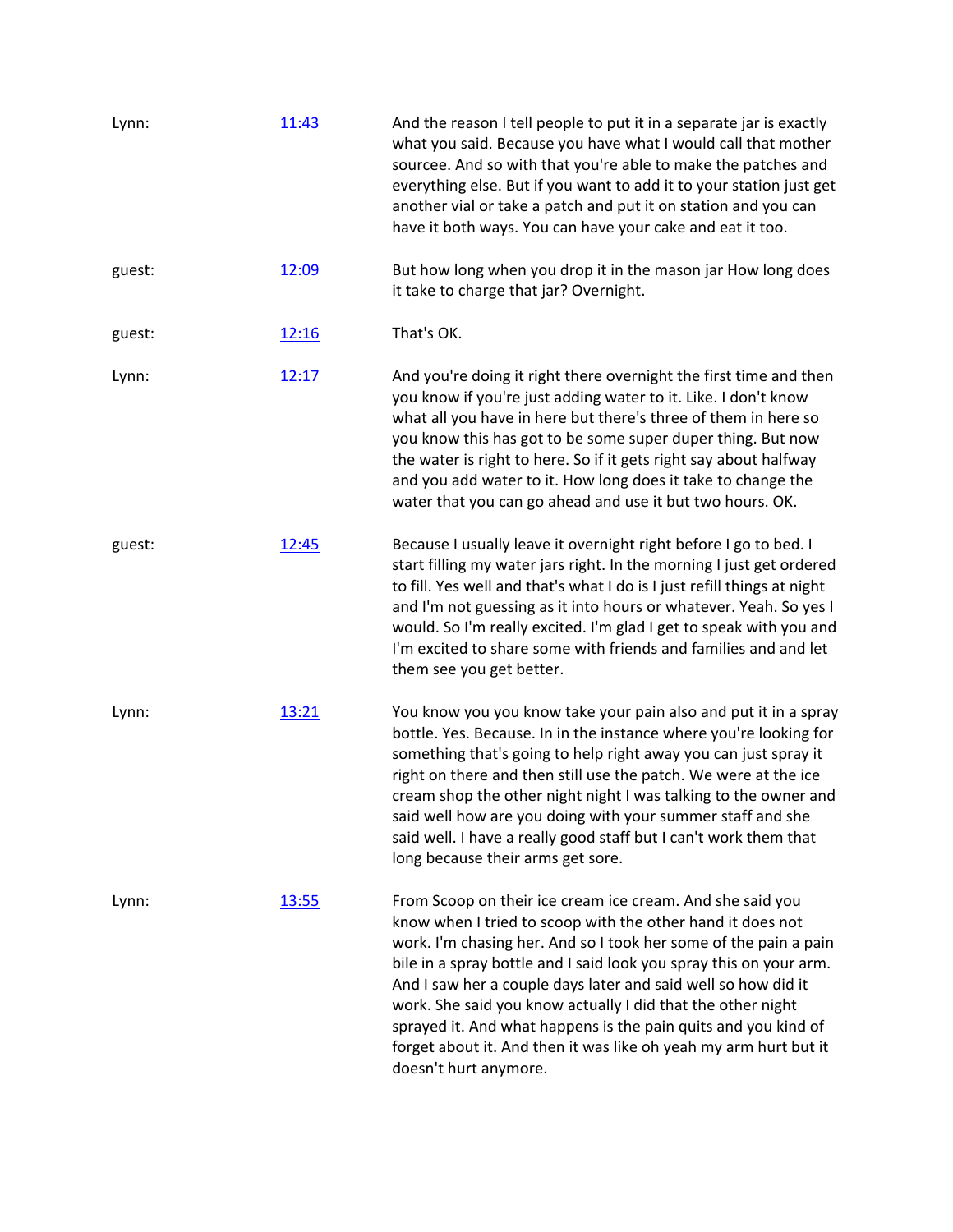| guest:    | 14:28        | That's the same thing with my back when I woke up in the<br>morning I just went about my business until then click and that.<br>Oh yeah. Oh my gosh. Remember I was yelling at you here I'm<br>better. You know what. It's just look silly. Because we're so<br>conditioned to using. Medications you know the way we are<br>taught to use. So when you spray in the paper towel and put it<br>in there and it seems silly but it does work.                                                                                                                                                                                                                                                                                                                                                                                                                                                                                                                                                                                                                                                                                                    |
|-----------|--------------|-------------------------------------------------------------------------------------------------------------------------------------------------------------------------------------------------------------------------------------------------------------------------------------------------------------------------------------------------------------------------------------------------------------------------------------------------------------------------------------------------------------------------------------------------------------------------------------------------------------------------------------------------------------------------------------------------------------------------------------------------------------------------------------------------------------------------------------------------------------------------------------------------------------------------------------------------------------------------------------------------------------------------------------------------------------------------------------------------------------------------------------------------|
| guest:    | 15:04        | That's the average per year. They just think this is silly. But until<br>you experience it. Yeah. And I watched it. I mean this thing with<br>her back actually I was very very concerned because. She had<br>some experiences when she was young and they diagnosed her<br>with compressed is the lower the lower part of the bag. I mean<br>she is very very strong except that's the one weakness. And she<br>was walking that over. And. Just. Good she. Could not sit down.<br>I mean it was excruciating pain and not just a little bit of pain.<br>And the next morning 5:00 a.m. she was in the mountains I<br>couldn't believe it. But I do want to mention one thing. I do give<br>things. Every time I drink my water or spray my face. And it's a<br>good habit. Anyway she does. Well why not have a gratitude<br>hike. But I think that also helps because it puts you in the right<br>state of mind and. Helps with all the energy to so I'm always.<br>Thankful for good water for health and well-being. And you<br>know like you mentioned it in your long time ago a video. I have<br>a good intent. That I never forgotten. |
| Dr. Paul: | 16:28        | One of gratitude and intention is very important.                                                                                                                                                                                                                                                                                                                                                                                                                                                                                                                                                                                                                                                                                                                                                                                                                                                                                                                                                                                                                                                                                               |
| Lynn:     | 16:32        | Down. Well I know you do use the tension with everything<br>you're making. Yeah. And it's it's it's not just being done by rote.<br>And I remember at one point in the workshops that we were<br>studying where they had set up a large facility for making more<br>gans and the realization hit that with the people that were<br>doing it were. Being somewhat wrote about it and not putting<br>intention with it. And it was having an effect on the quality. So<br>the intention is very important. To me it's almost like a living<br>thing. And. Like you say you're you're thanking the writer for<br>the gifts that it gives. And when you're dealing with things like<br>inflammation or pain sometimes if I'm sitting and working on<br>documents or something I'll just spray my pant leg and let that<br>be the wrap. You know if I can roll the pant leg up spray my leg<br>then roll it down and spray the pant leg and and let that be<br>what's holding it there.                                                                                                                                                              |
| Dr. Paul: | <u>17:41</u> | Another thing about intention is that. I look at his intention as<br>one of the ingredients that goes into each and every formula.<br>And without that special ingredient of intention. It's the catalyst<br>that makes everything else work together. And without that                                                                                                                                                                                                                                                                                                                                                                                                                                                                                                                                                                                                                                                                                                                                                                                                                                                                         |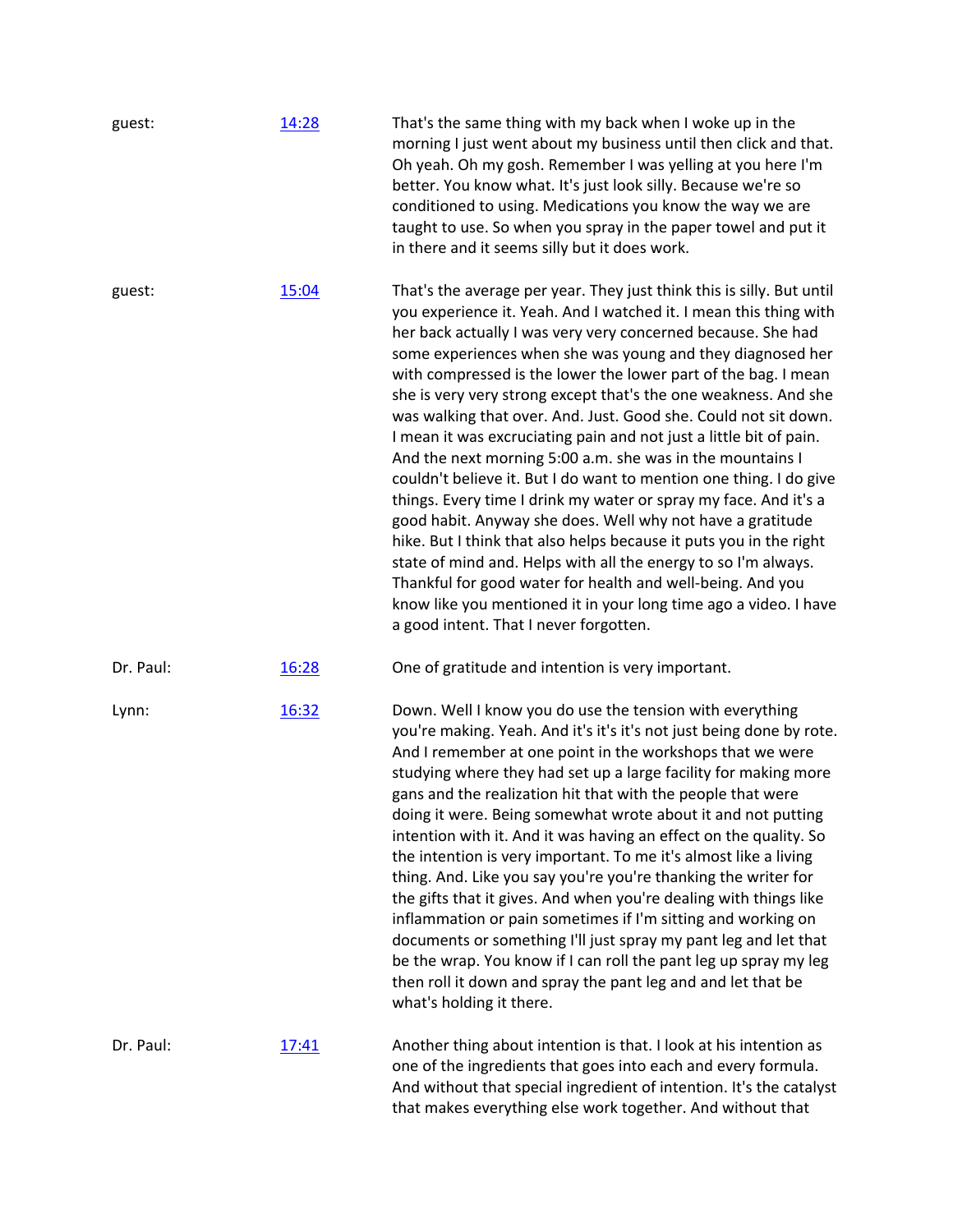intention. Ingredient into your formula. It's not going to work nearly as well. So we put that into everything that we make or do..

guest: [18:17](https://www.temi.com/editor/t/zhydC5h-fW7XpZDw-8Bz_dLm5-UKmuk0gEPnv6o59B_riiDZfMg4wQzIPQkG9b8M_ouynG3a898vwMhX5UoqvTnoHZs?loadFrom=DocumentDeeplink&ts=1097.33) Well I think people too are finally. Even though it seems like the world's biggest mess in the industry is turmoil. I think that the realization even amidst that all is that. Everything is spiritual. It can be good or it can be bad but it's spiritual. And so that intent plays a huge, huge part. And we were given the ability to heal. And. In eighth grade they wanted to cut my lung out which would have been pretty devastating for the rest of my life. And then as a kid. Like my lung had collapsed I had terrible respiratory and we may talk more about that too. But I had terrible respiratory problems and I developed a way of sounding like I was breathing deep but I was breathing shallow so they could hear the wheezing so I could go hunting or fishing with my grandfather. Otherwise they would let me go. It was sound like a freight train wheezing so I could fake it. Well that shallow breathing collapsed that one according to my physiciann. And quite a physician who had nine children and he was devout. And so. I wound up in the hospital. I just pushed it too far on this shallow breathing. And it was collapsed and so. They wanted me to spend a week so they could build the strength to do the surgery. So that probably tells you as the doctors in pretty bad shape that it rehabilitate me before they came to the surgery. And in my kid's mind. I thought well if this balloon is collapsed. I'm not having this cut out so back then I'm dating myself. They had the iron hospital bed with the main 2 inch tube and the little straight rods going down. So I just took my ankles in that and I hung upside down and I deep breathed. seven eight 10 times a day as hard as I could because in my little boy's mind. I was going to blow that lung back up just like ball in a balloon. So anyway they came in to get me for surgery. Long story short then in my mind I could see it was happening. And the doctors while they tried to wheel me out to give me the sedative and get prepare me for surgery and I was kicking and biting anything that came close. And so the doctor shows up says OK OK let me handle this. He sits down on the bed. This is what's deal. And I said I don't need surgery I'm fine. I can breathe in full deep breaths see and I did it. He listend to me. Then he said take him down for one more X-ray before surgery.

guest: [21:12](https://www.temi.com/editor/t/zhydC5h-fW7XpZDw-8Bz_dLm5-UKmuk0gEPnv6o59B_riiDZfMg4wQzIPQkG9b8M_ouynG3a898vwMhX5UoqvTnoHZs?loadFrom=DocumentDeeplink&ts=1272.91) Came walking back in. He says you're going home today however there we'll be kicking him by him you're going to get this gamma globulin shot no matter what. And this world war 2 nurse that had muscle in her ear lobes. Flips me with one arm and hits me in the air in the cheek with this gigantic gamma globulin shot. You know Doc what I'm saying you can't sit out